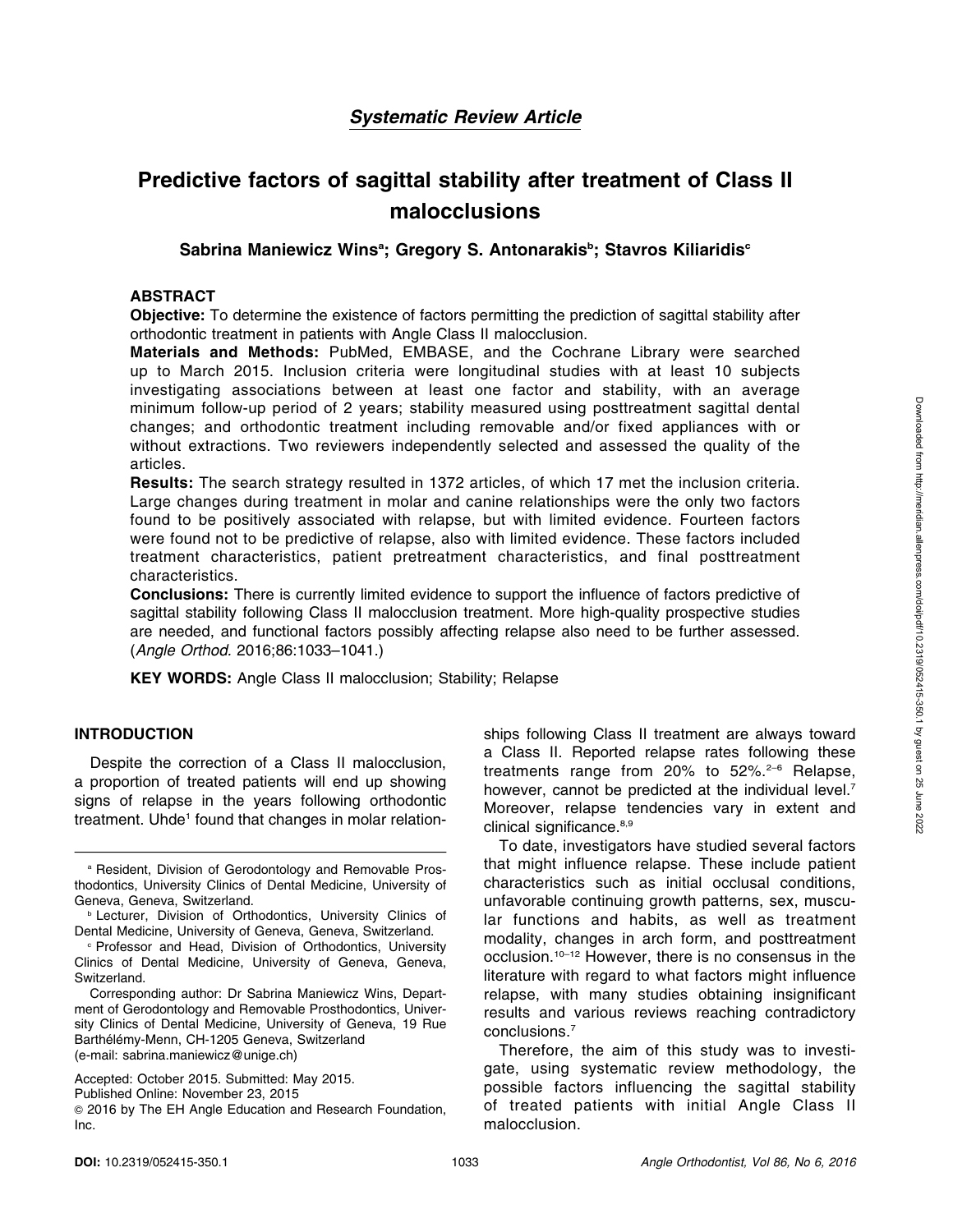| Modified From Srinivasan et al. <sup>14</sup> | <b>Table 1.</b> Eligibility Criteria, Search Terms, and Search Strategy,                                                   |
|-----------------------------------------------|----------------------------------------------------------------------------------------------------------------------------|
| Focus question                                | What factors are predictive of relapse in patients<br>having undergone orthodontic treatment for<br>Class II malocclusion? |
| Inclusion criteria                            |                                                                                                                            |

Table 1. Eligibility Criteria, Search Terms, and Search Strategy,

| Inclusion criteria |                                                                                                                                                                                                                                                                                                                                                                                                                                                                                   |
|--------------------|-----------------------------------------------------------------------------------------------------------------------------------------------------------------------------------------------------------------------------------------------------------------------------------------------------------------------------------------------------------------------------------------------------------------------------------------------------------------------------------|
|                    | • Longitudinal studies (randomized clinical trials,<br>prospective or retrospective studies)<br>• Investigation of associations between at least<br>one factor and stability<br>• Average minimum follow-up period of 2 years<br>• Stability measured using posttreatment sagit-<br>tal dental changes, namely, changes in overjet<br>or molar/dental relationships<br>• Orthodontic treatment including removable<br>appliances, fixed appliances with or without<br>extractions |
| Exclusion criteria |                                                                                                                                                                                                                                                                                                                                                                                                                                                                                   |
|                    | • Case reports and case series (sample size,<br>$<$ 10)<br>· Review articles, editorials, letters, commen-<br>taries, and author replies<br>• Studies including cleft palate; syndromic and<br>hypodontia patients<br>• Studies including surgical orthognathic treat-<br>ment<br>• Studies looking at stability following Class II<br>malocclusion treatment but not using sagittal<br>measurements                                                                              |
| Search terms       | #1((malocclusion, Angle Class II [MeSH]) OR<br>(Angle Class II [All Fields]) OR (malocclusion<br>[All Fields]))<br>#2((orthodontic treatment [All Fields]) OR (or-<br>thodontic appliance [All Fields]))<br>#3((recurrence [MeSH]) OR (relapse [All<br>Fields]) OR (stability [All Fields]) OR (occlusal<br>stability [All Fields]) OR (occlusal changes [All<br>Fields]))                                                                                                        |
| Search builder     | #1 AND #2 AND #3                                                                                                                                                                                                                                                                                                                                                                                                                                                                  |

MATERIALS AND METHODS

#### Protocol and Registration

When planning and carrying out the present systematic review, we adhered as closely as possible to the preferred reporting items for systematic reviews and meta-analyses guidelines.<sup>13</sup> Methods of analysis, inclusion and exclusion criteria, and the main outcome measure were defined in advance of the study. A review protocol was not published nor was the study registered.

# Eligibility Criteria

Studies evaluating stability following Class II malocclusion treatment were investigated. Studies were

Table 2. Criteria for Grading Assessed Studies, Modified From Bondemark et al.<sup>7</sup>

| Grade A-High Value<br>of Fvidence                                                                                 | Grade B-Moderate<br>Value of Evidence                                                                                                        | Grade C-Low<br>Value of Evidence                                                                                            |
|-------------------------------------------------------------------------------------------------------------------|----------------------------------------------------------------------------------------------------------------------------------------------|-----------------------------------------------------------------------------------------------------------------------------|
| All criteria should be<br>met:<br>Randomized clinical<br>study or a pro-<br>spective study                        | All criteria should<br>be met:<br>Cohort study or<br>retrospective<br>case series with<br>defined control                                    | One or more of the<br>conditions below:<br>High rate of attrition<br>$(1/3)$ or more of<br>subjects lost dur-<br>ing study) |
| Defined diagnosis<br>and endpoints<br>Diagnostic reliability<br>tests and repro-<br>ducibility tests<br>described | or reference<br>group<br>Defined diagnosis<br>and endpoints<br>Diagnostic reliabil-<br>ity tests and re-<br>producibility<br>tests described | Unclear diagnosis<br>and endpoints<br>Poorly defined pa-<br>tient material                                                  |
| <b>Blinded outcome</b><br>assessment                                                                              |                                                                                                                                              |                                                                                                                             |

retrieved with no restrictions based on language, publication date, or publication status. The method under evaluation was the assessment of possible factors associated with stability.

Inclusion criteria were longitudinal studies (randomized clinical trials [RCTs], prospective or retrospective studies) investigating associations between at least one factor and stability, with an average minimum follow-up period of 2 years; stability measured using posttreatment sagittal dental changes, namely changes in overjet or molar/dental relationships; and orthodontic treatment including removable or fixed appliances, with or without extractions.

Exclusion criteria were case reports or case series (sample size,  $<$ 10), review articles, editorials, letters, commentaries, and author replies; studies including cleft palate, syndromic or hypodontia patients; studies including surgical orthognathic treatment; and studies looking at stability following Class II malocclusion treatment but not using sagittal measurements. As association studies do not require the use of a control group, the lack of a control group in the articles was not considered a relevant exclusion criterion.

The main outcome was the association between a defined factor and sagittal stability assessed by measuring posttreatment changes in overjet and sagittal dental relationships.

|  | <b>Table 3.</b> Definitions of Evidence Level |  |  |  |
|--|-----------------------------------------------|--|--|--|
|--|-----------------------------------------------|--|--|--|

| Level | Evidence     | Definition                                                      |
|-------|--------------|-----------------------------------------------------------------|
|       | Strong       | At least two studies assessed with level A                      |
| 2     | Moderate     | One study with level A and at least two<br>studies with level B |
| 3     | I imited     | At least two studies with level B                               |
| 4     | Inconclusive | Fewer than two studies with level B                             |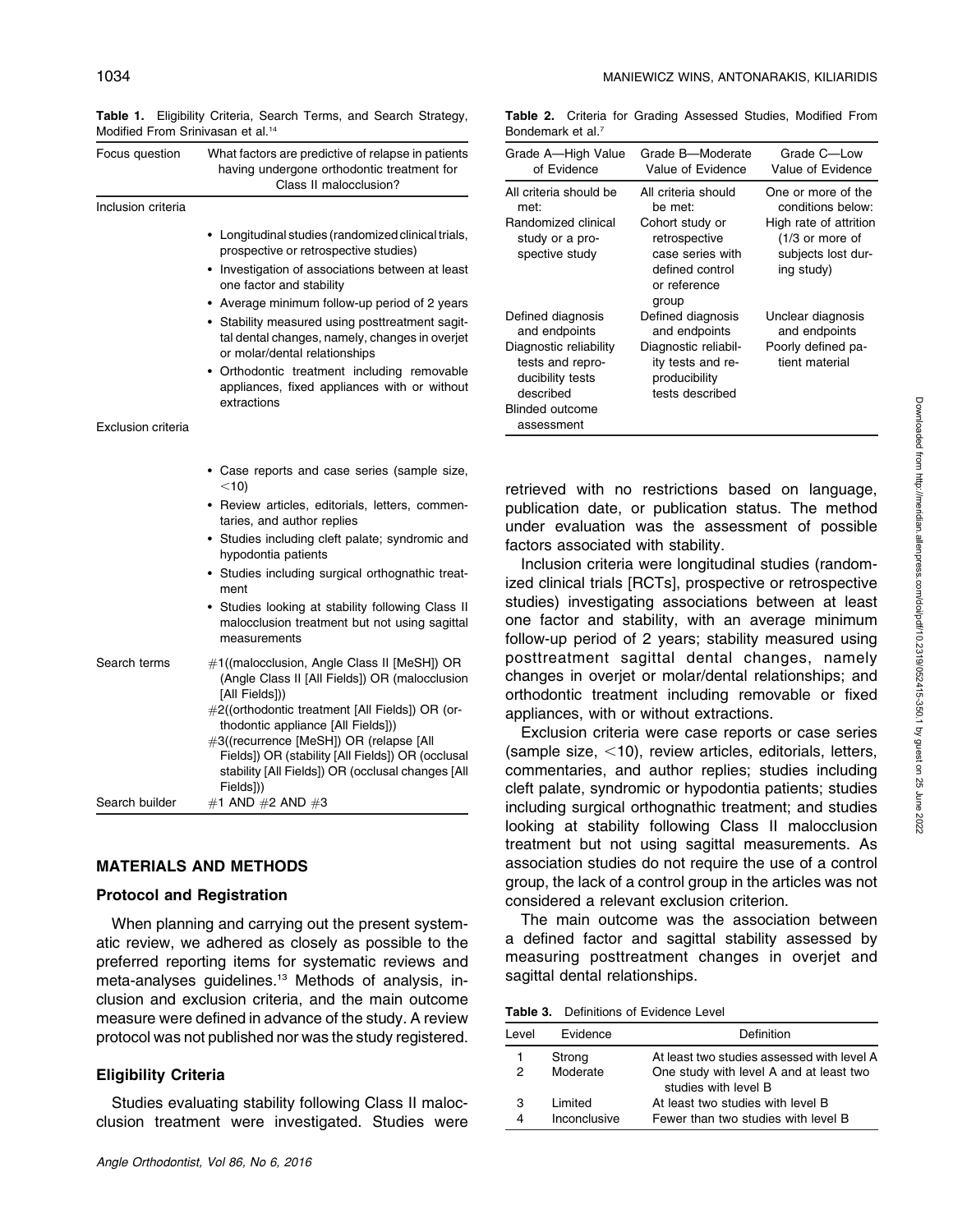

Figure 1. Flow diagram of study selection.

#### Information Sources and Search

Relevant studies were located by searching the following databases: PubMed, EMBASE, and the Cochrane Library. The Related Citations function in PubMed was used to retrieve further articles, as was citation tracking. The reference lists of the retrieved articles were hand searched to identify studies that might not have been included. The last search was conducted in March 2015.

The search-and-study selection was carried out independently by two reviewers. The search strategy is presented in Table 1.14

# Study Selection

The first to be evaluated were article titles and abstracts. If eligibility could not be determined or an article was considered potentially eligible, full-text articles were retrieved. These were assessed for eligibility by applying the inclusion and exclusion criteria. Finally, eligible studies were collected for data extraction. If the two reviewers could not agree on the eligibility of a certain study, the disagreement was resolved by discussion.

### Data Collection Process and Data Items

From each included study, the following information was extracted: publication data (journal, title, authors, publication date), study design, sample characteristics

(sample size, age at start of treatment), details of treatment carried out, length of posttreatment followup, outcome used to measure stability (overjet, molar/ dental relationships), and stability factors.

A quality assessment of the included studies was carried out according to the method described by Bondemark et al.<sup>7</sup> Using this method, studies were allocated a grading of A (high quality of evidence), B (moderate value of evidence), or C (low value of evidence) based on predetermined criteria (Table 2). In case of insufficiently precise criteria or disagreement between the two reviewers, the study was discussed until a consensus was reached.

#### Summary Measures and Synthesis of Results

Associations between each factor and stability were the intended main summary measure. The final level of evidence for each factor studied was determined based on the protocol proposed by Bondemark et al.<sup>7</sup> (Table 3), which is based on the criteria for assessing study quality from the Centre for Reviews and Disseminations in York, UK.15

#### RESULTS

# Study Selection

The initial literature search resulted in a total of 1372 articles. Of these, 1260 were eliminated in an initial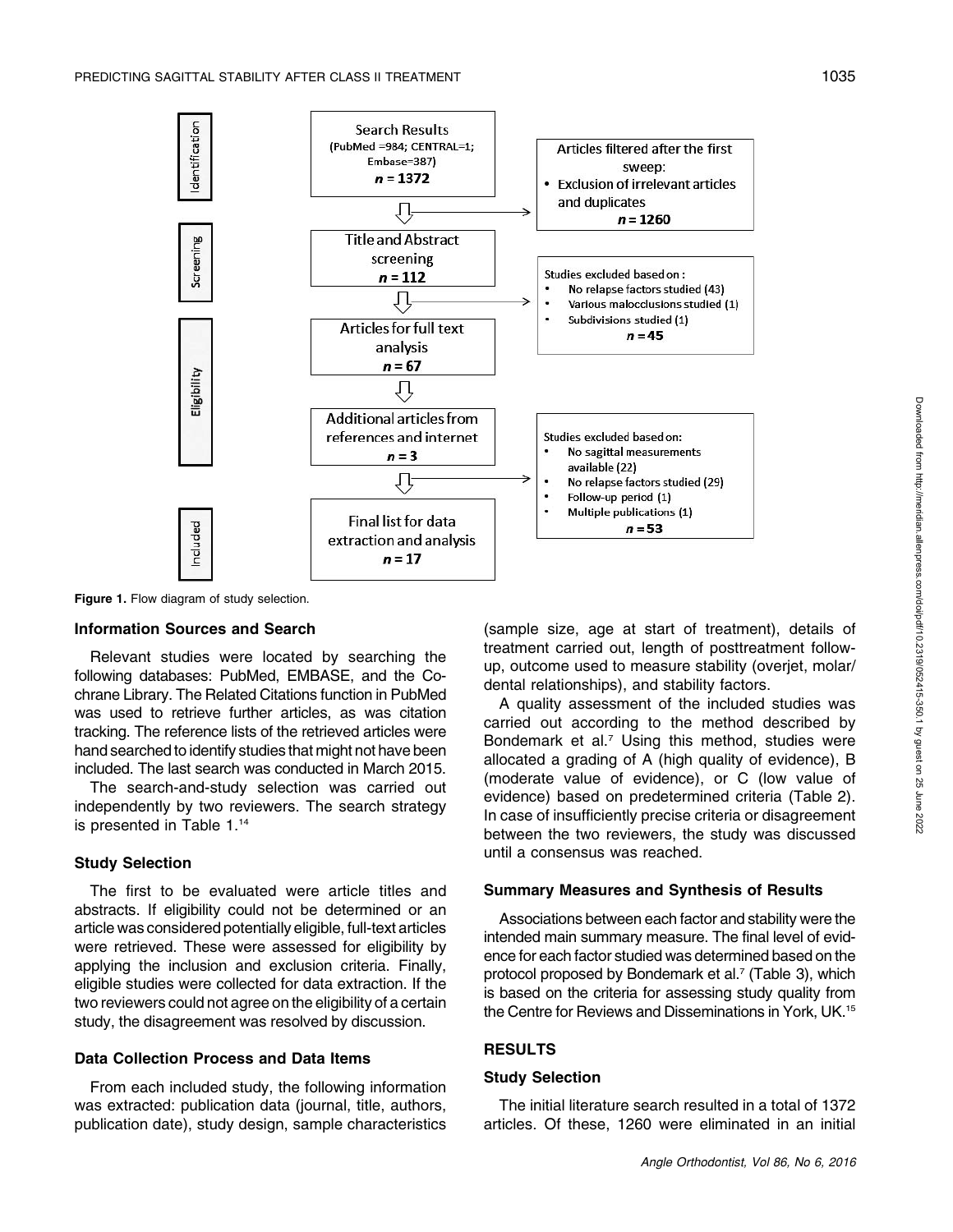| Source                                                   | Main<br>Inclusion<br>Criteria |    | No. of Patients                                        | Average Age at<br><b>Start of Treatment</b><br>(Or Range) | Average<br>Follow-up<br>Period | Type of<br>Treatment                             | Stability<br>Determination                           | Quality<br>Assessment |
|----------------------------------------------------------|-------------------------------|----|--------------------------------------------------------|-----------------------------------------------------------|--------------------------------|--------------------------------------------------|------------------------------------------------------|-----------------------|
| Antonarakis et al.<br>20135                              | Class II, 1                   |    | 28 A: stable $(n = 15)$<br>B: unstable                 | 10.5 y $\pm$ 0.8,<br>$10.5 \pm 1.4$                       | $2.2 \pm 0.9$ y                | Schwarz<br>activator                             | M Class ( $\uparrow$ 25%<br>toward II)               | B                     |
| Bock and Ruf<br>201318                                   | Class II, 2                   |    | $(n = 13)$<br>37 A: early<br>adolescent<br>$(n = 9)$   | A: 10.6-13.4 y                                            | 2.8y                           | Herbst + $FA^b$ ,<br>Non ex                      | OJ <sup>a</sup> $\uparrow$ ; 0.5 mm<br>OJ or M Class | В                     |
|                                                          |                               |    | B: late adolescent<br>$(n = 14)$                       | B: 12.9-17.9 y                                            |                                |                                                  |                                                      |                       |
|                                                          |                               |    | C: adult ( $n = 14$ )                                  | C: $16.1 - 39.9$ y                                        |                                |                                                  |                                                      |                       |
| De Lima et al.<br>201320                                 | Class II                      | 39 |                                                        | 12.9 $\pm$ 1.2 y                                          | $6.3 \pm 2.6$ y                | $FA \pm HG \pm CI$<br>II elastics,<br>Non ex     | M Class, PM1<br>Class,<br>PM2 Class, C<br>Class      | В                     |
| Faltin et al.<br>200317                                  | Class II                      |    | 23 A: early treatment<br>$(n = 13)$                    | A: $9.6 \pm 1.3$ y                                        | A: $5.8 \pm 2.2$ y             | Bionator + FA                                    | OJ, M Class                                          | в                     |
|                                                          |                               |    | B: late treatment<br>$(n = 10)$                        | B: $10.7 \pm 1.6$ y                                       | B: 6 $\pm$ 0.8 y               |                                                  |                                                      |                       |
| Fidler et al. 1995 <sup>9</sup>                          | Class II, 1                   | 78 |                                                        | 11.2 $\pm$ 2.4 y                                          | 14 $\pm$ 4.6 y                 | LPHG + FA $\pm$<br>Ex 4 PM1                      | OJ, M Class,<br>PM1 Class,<br>PM2 Class, C<br>Class  | B                     |
| Hansen et al.<br>199121                                  | Class II, 1                   |    | 40 A: pregrowth peak A: $12.2 \pm 0.7$ y<br>$(n = 19)$ |                                                           | $6.5 \pm 0.6$ y                | Herbst                                           | OJ, M Class                                          | В                     |
|                                                          |                               |    | B: growth peak<br>$(n = 15)$                           | B: $12.9 \pm 0.6$ y                                       | $5.7 \pm 1.1$ y                |                                                  |                                                      |                       |
|                                                          |                               |    | C: postgrowth<br>peak ( $n = 6$ )                      | C: $14.2 \pm 1.1$ y                                       | $5.5 \pm 1.7$ y                |                                                  |                                                      |                       |
| Harris et al.<br>1994 <sup>22</sup>                      | Class II, 1                   |    | 45 A: early treatment<br>$(n = 22)$                    | A: 12 y                                                   |                                | A: $5.1 \pm 2.9$ y FA + HPHG +<br>CI II elastics | M correction                                         | в                     |
|                                                          |                               |    | B: late treatment<br>$(n = 23)$                        | B: 28 y                                                   | $B: 5 \pm 1.5$ y               | $+$ Ex 4 PM                                      |                                                      |                       |
| Janson et al.<br>2004 <sup>23</sup>                      | Class II, 1                   | 23 |                                                        | 11.2 $\pm$ 1.5 y                                          | $5.8 \pm 1.7$ y                | $HG + activator$<br>+ FA                         | OJ, M Class                                          | в                     |
| Janson et al.<br>2009 <sup>24</sup>                      | Class II                      |    | 57 A: 2 PM<br>extractions<br>$(n = 30)$                | A: $12.9 \pm 1.5$ y                                       |                                | A: $9.3 \pm 3.5$ y HG + edgewise<br>$FA + Ex$    | OJ, M Class                                          | В                     |
|                                                          |                               |    | <b>B: 4 PM</b><br>extractions<br>$(n = 27)$            | B: 13.7 $\pm$ 2.3 v                                       | B: $9.5 \pm 4.3$ y             |                                                  |                                                      |                       |
| Janson et al.<br>2010 <sup>25</sup>                      | Class II                      | 59 | A: Non ex<br>$(n = 29)$                                | A: $12.7 \pm 1.4$ y                                       |                                | A: $7.3 \pm 1.6$ y HG + edgewise<br>$FA \pm Ex$  | OJ, PM, and M<br>Class                               | В                     |
|                                                          |                               |    | B: Ex $(n = 30)$                                       | B: $13.3 \pm 1.5$ y                                       | B: $9.6 \pm 3.6$ y             |                                                  |                                                      |                       |
| Janson et al.<br>2012 <sup>26</sup>                      | Class II, 1                   |    | 60 A: Non ex<br>$(n = 30)$                             | A: 12.14 y                                                | A: 7.15 y                      | $HG + edgewise$<br>$FA \pm Ex$                   | OJ, M Class, C<br>Class                              | в                     |
| Luppanapornlarp                                          | Class II                      |    | B: Ex $(n = 30)$<br>62 A: Ex $(n = 33)$                | B: 12.87 y                                                | $B: 9.25$ y                    | Edgewise FA                                      | OJ, M Correction                                     | С                     |
| and Johnston<br>Jr 1993 <sup>19</sup>                    |                               |    | B: Non ex<br>$(n = 29)$                                | A: 12.9 y<br>B: 13.1 y                                    | A: 15.4 y<br>B: 15.3 y         | $±$ Ex                                           |                                                      |                       |
| Pancherz and<br>Anehus-<br>Pancherz<br>1993 <sup>3</sup> | Class II                      |    | 45 A: stable $(n = 36)$<br>B: unstable<br>$(n = 9)$    | 12.4 $\pm$ 1.1 y                                          | $5.9 \pm 1.2$ y                | Herbst + FA $\pm$<br>Ex                          | 1/2 M cusp toward<br>CI II                           | С                     |
| Pancherz and<br>Anehus-<br>Pancherz<br>19944             | Class II, 1                   | 69 | A: stable ( $n = 49$ )<br>B: unstable<br>$(n = 20)$    | A: $12.7 \pm 1.2$ y<br>B: 12.2 $\pm$ 1.1 y                | $5 - 10y$                      | Herbst                                           | OJ $\uparrow$ > 1 mm<br>1/2 M cusp toward<br>CI II   | В                     |
| Pancherz 1991 <sup>2</sup>                               | Class II                      | 29 | A: stable ( $n = 14$ )<br>B: unstable<br>$(n = 15)$    | A: $12.2 \pm 0.7$ y<br>B: $12.3 \pm 1.3$ y                | 5–10 y                         | Herbst + FA $\pm$<br>Ex                          | OJ $\uparrow$ > 1 mm<br>1/2 M cusp toward<br>CI II   | В                     |

Table 4. Summary of Included Studies, in Alphabetical Order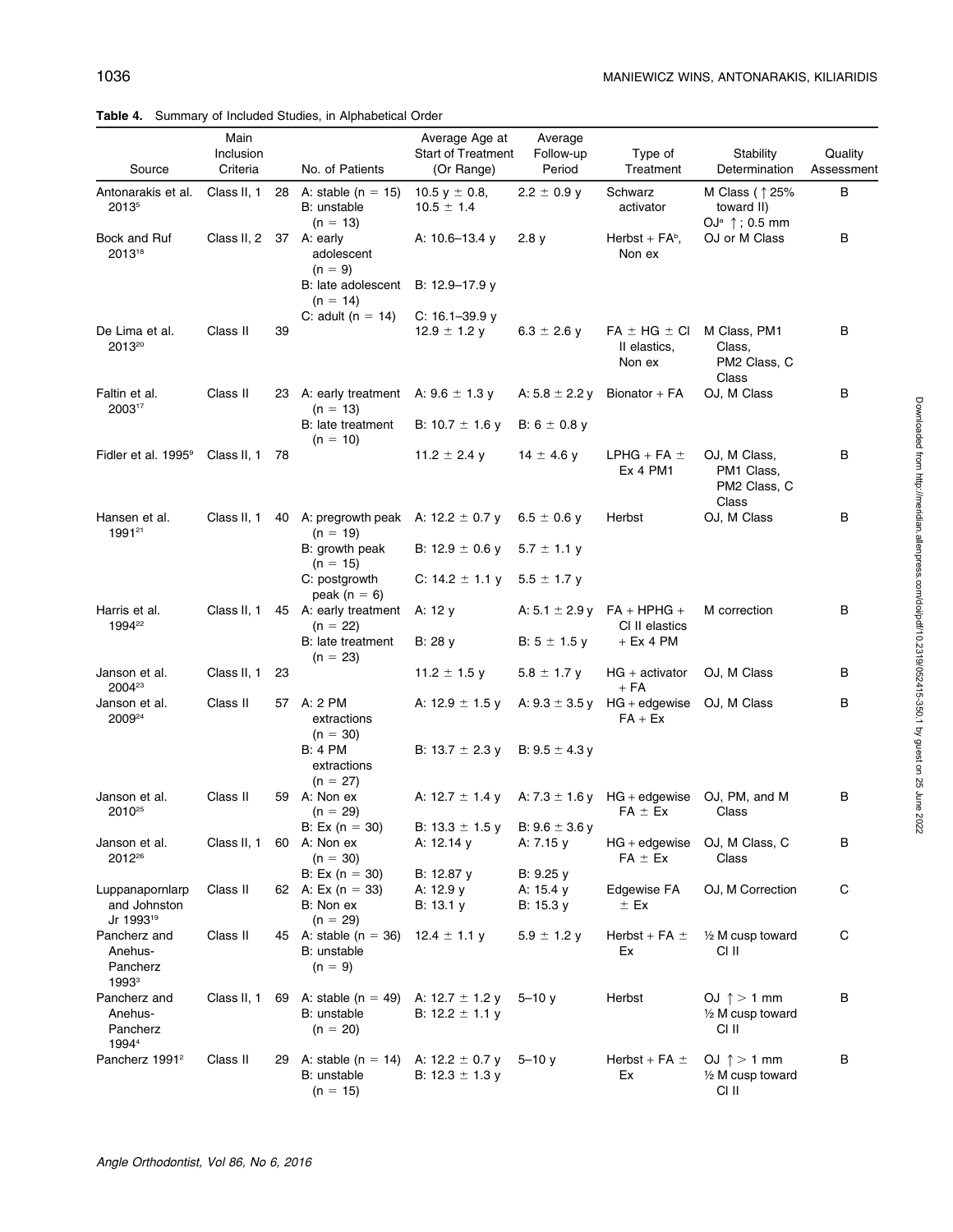Table 4. Continued

| Source                                | Main<br><b>Inclusion</b><br>Criteria |    | No. of Patients                           | Average Age at<br><b>Start of Treatment</b><br>(Or Range) | Average<br>Follow-up<br>Period | Type of<br>Treatment         | Stability<br>Determination | Quality<br>Assessment |
|---------------------------------------|--------------------------------------|----|-------------------------------------------|-----------------------------------------------------------|--------------------------------|------------------------------|----------------------------|-----------------------|
| Paquette et al.<br>1992 <sup>27</sup> | Class II. 1                          | 63 | A: Ex (n = 33)<br>B: Non ex<br>$(n = 30)$ | A: 12.5 v<br>B: 12.6 v                                    | 14.5 $v$                       | Edgewise FA<br>$\pm$ Ex      | OJ. M Correction           | C                     |
| Wood 1983 <sup>28</sup>               | Class II. 1                          | 60 | A: retention<br>$(n = 30)$                | A: 11.9 v                                                 | A: $3.1v$                      | Any Class II, 1<br>treatment | OJ                         | в                     |
|                                       |                                      |    | B: no retention<br>$(n = 30)$             | $B: 11.8$ v                                               | B: 2.9 v                       |                              |                            |                       |

<sup>a</sup> OJ indicates overjet; M, molar; PM1, first premolar; PM2, second premolar; C, canine.

<sup>b</sup> FA indicates fixed appliance; Ex, extraction; Non ex, non extraction; HG, head gear; LPHG, low-pull head gear; HPHG, high-pull head gear.

sweep for irrelevance and duplicates. A further 45 articles were excluded after evaluating titles and abstracts; 67 were thus selected for full text examination. Three additional studies were identified by searching the reference lists of relevant articles. Fifty-two studies did not meet the predefined eligibility criteria. One further study was excluded<sup>16</sup> due to multiple publications by the same team based on an identical data sample in a parallel publication.<sup>9</sup> Only the study investigating the most relapse factors was included. A final total of 17 studies were thus included in the present systematic review. The systematic study selection is presented in the form of a flow diagram (Figure 1).

#### Study Characteristics (Table 4)

Methods. All 17 studies finally selected were retrospective and published in English. The age at the start of orthodontic treatment ranged from 8.317 to 39.9 years.18 The average length of posttreatment follow-up varied between  $2.2<sup>5</sup>$  and 15.4 years.<sup>19</sup>

Subjects. The included studies involved a total of 817 subjects. The main inclusion criteria varied between studies. Nine studies included only Angle Class II division 1 patients, one study included only Angle Class II division 2 patients, while the remaining seven studies included Angle Class II patients regardless of overjet.

Intervention. The included studies had varying types of intervention, including a range of dentofacial orthopedic appliances (ie, activators, Herbst, headgear) and fixed appliances. Only 2 of the 17 studies did not include using orthopedic appliances, the treatment consisting only of fixed appliances with or without extractions.

#### Quality Assessment

Of the 17 included studies, none was graded as providing high value of evidence (grade A), 14 were graded as having moderate value of evidence (grade

B), and three were graded as having a low value of evidence (grade C). The reason for assigning grade C in most of these studies was the high rate of (participant) attrition.

### Results of Individual Studies (Table 5)

Outcomes: (1). The primary outcomes assessed varied for the 17 studies. Twelve studies primarily assessed the influence of different types of orthodontic treatment on stability (functional or fixed appliances with or without extractions), while five of the studies primarily assessed the influence of patient characteristics on stability (skeletal maturity or age at the beginning of treatment; bite force). (2) The secondary outcomes assessed also varied for the different studies. These included initial or final dental or cephalometric measures, as well as changes in these measures during treatment.

#### Synthesis of Results (Table 6)

Because of the heterogeneity in interventions and reported outcomes within the included studies, a metaanalysis could not be performed. A qualitative evaluation and data synthesis were thus carried out in lieu of statistical methods of combining the evidence.

The level of evidence for each factor studied was determined based on the protocol proposed by Bondemark et al., $7$  described previously (Table 3). The evidence level protocol was not applied to factors assessed in only one of the studies, as their evidence level was logically inconclusive. For factors having both evidence for and against their effect, same-level studies canceled each other out. Using this protocol, we obtained the results presented in Table 6.

Due to the lack of high quality evidence studies included, the factors studied either had only a limited level of evidence or the studies were inconclusive as to their effect on relapse. The only two factors found to be predictive of relapse, with limited evidence, were large changes in molar and canine relationships during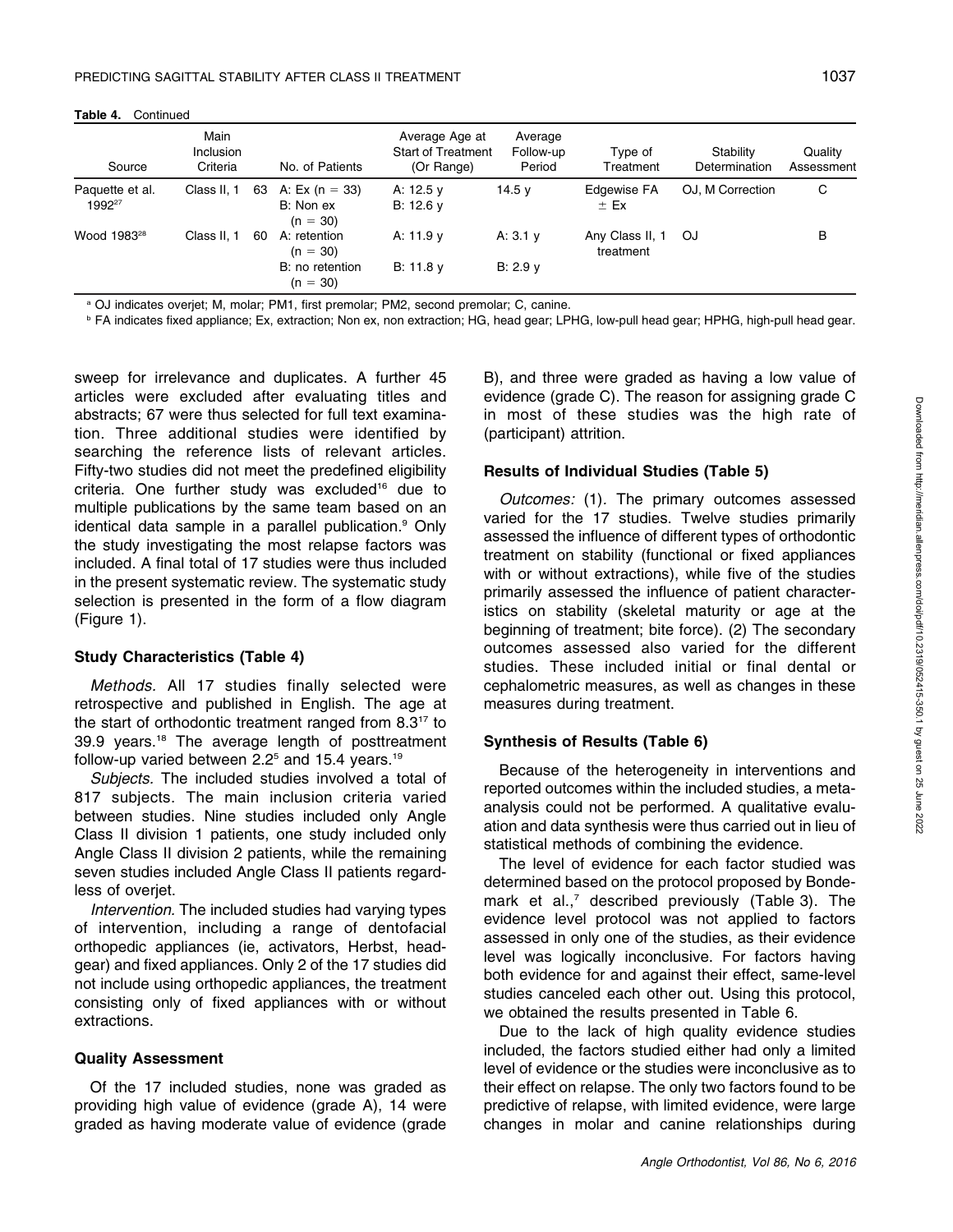| Lower bite force<br>Initial or final M relationships<br>Larger gonial angle<br>Initial or final OJ<br>Initial OB, SNA <sup>a</sup> , SNB, ANB, maxillary plane, mandibular plane,<br>inclination<br>Pre-ttt <sup>b</sup> or post-ttt chronological age<br>Length of ttt<br>Length of follow-up<br>Pre-ttt or post-ttt height or change in height during ttt or post-ttt<br>Bock and Ruf 2013 <sup>18</sup><br>Skeletal maturity (pre-ttt hand-wrist radiograph)<br>Initial C relationships<br>Initial M relationships<br>Postretention time<br>Initial PM1 or PM2 relationships<br>Length of ttt<br><b>Retention time</b><br>Skeletal maturity (based on cervical vertebral maturation)<br>Fidler et al. 1995 <sup>9</sup><br>Change in M relationships during ttt<br>Change in OJ during ttt<br>Change in C relationships during ttt<br>Ex vs Non ex<br>Change in PM relationships during ttt<br>Growth period (based on height changes)<br>Pre-ttt chronological age<br>Janson et al. 2004 <sup>23</sup><br>Initial OJ<br>Initial M relationships<br>Change in OJ during ttt<br>Initial ANB angle<br>Change in M relationships during ttt<br>Initial Wits appraisal<br>Length of follow-up<br>Janson et al. 2009 <sup>24</sup><br>Change in OJ during ttt<br>Change in C relationships during ttt<br>Change in M relationships during ttt<br>2 vs 4 PM Ex<br>Janson et al. 2010 <sup>25</sup><br>Change in OJ during ttt<br>2 PM Ex vs Non ex<br>Change in OJ during ttt<br>Change in C relationships during ttt<br>Change in M relationships during ttt<br>2 PM Ex vs Non ex<br>Ex or Non ex (clear cut-cases)<br>Johnston Jr 1993 <sup>19</sup><br>Growth period (based on height changes)<br>Pancherz 1993 <sup>3</sup><br>Partial vs total anchorage of Herbst<br>Retention presence<br>2nd or 3rd molars present<br>Pancherz 1994 <sup>4</sup><br>Pog (soft tissues), Upper lip to E-line, Lower lip to E-line<br>Pancherz 1991 <sup>2</sup><br>Initial, final, or changes during ttt of OJ, M relationships, OB, SNA,<br>SNB, ANB, maxillary plane, mandibular plane, intermaxillary plane,<br>occlusal plane, maxillary incisor inclination, mandibular incisor<br>inclination<br>Ex vs Non ex (borderline cases)<br>Paquette et al. 1992 <sup>27</sup><br>Wood 1983 <sup>28</sup><br>Retention presence<br>Initial OJ<br>Final OB | Source                               | <b>Factors Predictive of Relapse</b> | <b>Factors Not Predictive of Relapse</b> |
|---------------------------------------------------------------------------------------------------------------------------------------------------------------------------------------------------------------------------------------------------------------------------------------------------------------------------------------------------------------------------------------------------------------------------------------------------------------------------------------------------------------------------------------------------------------------------------------------------------------------------------------------------------------------------------------------------------------------------------------------------------------------------------------------------------------------------------------------------------------------------------------------------------------------------------------------------------------------------------------------------------------------------------------------------------------------------------------------------------------------------------------------------------------------------------------------------------------------------------------------------------------------------------------------------------------------------------------------------------------------------------------------------------------------------------------------------------------------------------------------------------------------------------------------------------------------------------------------------------------------------------------------------------------------------------------------------------------------------------------------------------------------------------------------------------------------------------------------------------------------------------------------------------------------------------------------------------------------------------------------------------------------------------------------------------------------------------------------------------------------------------------------------------------------------------------------------------------------------------------------------------------------------------------------------------------------------------------------|--------------------------------------|--------------------------------------|------------------------------------------|
| intermaxillary plane, maxillary incisor inclination, mandibular incisor<br>Initial, final or changes during ttt of NAPog (soft tissues), N-Nasal Tip-                                                                                                                                                                                                                                                                                                                                                                                                                                                                                                                                                                                                                                                                                                                                                                                                                                                                                                                                                                                                                                                                                                                                                                                                                                                                                                                                                                                                                                                                                                                                                                                                                                                                                                                                                                                                                                                                                                                                                                                                                                                                                                                                                                                       | Antonarakis et al. 2013 <sup>5</sup> |                                      |                                          |
|                                                                                                                                                                                                                                                                                                                                                                                                                                                                                                                                                                                                                                                                                                                                                                                                                                                                                                                                                                                                                                                                                                                                                                                                                                                                                                                                                                                                                                                                                                                                                                                                                                                                                                                                                                                                                                                                                                                                                                                                                                                                                                                                                                                                                                                                                                                                             |                                      |                                      |                                          |
|                                                                                                                                                                                                                                                                                                                                                                                                                                                                                                                                                                                                                                                                                                                                                                                                                                                                                                                                                                                                                                                                                                                                                                                                                                                                                                                                                                                                                                                                                                                                                                                                                                                                                                                                                                                                                                                                                                                                                                                                                                                                                                                                                                                                                                                                                                                                             |                                      |                                      |                                          |
|                                                                                                                                                                                                                                                                                                                                                                                                                                                                                                                                                                                                                                                                                                                                                                                                                                                                                                                                                                                                                                                                                                                                                                                                                                                                                                                                                                                                                                                                                                                                                                                                                                                                                                                                                                                                                                                                                                                                                                                                                                                                                                                                                                                                                                                                                                                                             |                                      |                                      |                                          |
|                                                                                                                                                                                                                                                                                                                                                                                                                                                                                                                                                                                                                                                                                                                                                                                                                                                                                                                                                                                                                                                                                                                                                                                                                                                                                                                                                                                                                                                                                                                                                                                                                                                                                                                                                                                                                                                                                                                                                                                                                                                                                                                                                                                                                                                                                                                                             |                                      |                                      |                                          |
|                                                                                                                                                                                                                                                                                                                                                                                                                                                                                                                                                                                                                                                                                                                                                                                                                                                                                                                                                                                                                                                                                                                                                                                                                                                                                                                                                                                                                                                                                                                                                                                                                                                                                                                                                                                                                                                                                                                                                                                                                                                                                                                                                                                                                                                                                                                                             |                                      |                                      |                                          |
|                                                                                                                                                                                                                                                                                                                                                                                                                                                                                                                                                                                                                                                                                                                                                                                                                                                                                                                                                                                                                                                                                                                                                                                                                                                                                                                                                                                                                                                                                                                                                                                                                                                                                                                                                                                                                                                                                                                                                                                                                                                                                                                                                                                                                                                                                                                                             |                                      |                                      |                                          |
|                                                                                                                                                                                                                                                                                                                                                                                                                                                                                                                                                                                                                                                                                                                                                                                                                                                                                                                                                                                                                                                                                                                                                                                                                                                                                                                                                                                                                                                                                                                                                                                                                                                                                                                                                                                                                                                                                                                                                                                                                                                                                                                                                                                                                                                                                                                                             |                                      |                                      |                                          |
|                                                                                                                                                                                                                                                                                                                                                                                                                                                                                                                                                                                                                                                                                                                                                                                                                                                                                                                                                                                                                                                                                                                                                                                                                                                                                                                                                                                                                                                                                                                                                                                                                                                                                                                                                                                                                                                                                                                                                                                                                                                                                                                                                                                                                                                                                                                                             | De Lima et al. 2013 <sup>20</sup>    |                                      |                                          |
|                                                                                                                                                                                                                                                                                                                                                                                                                                                                                                                                                                                                                                                                                                                                                                                                                                                                                                                                                                                                                                                                                                                                                                                                                                                                                                                                                                                                                                                                                                                                                                                                                                                                                                                                                                                                                                                                                                                                                                                                                                                                                                                                                                                                                                                                                                                                             |                                      |                                      |                                          |
|                                                                                                                                                                                                                                                                                                                                                                                                                                                                                                                                                                                                                                                                                                                                                                                                                                                                                                                                                                                                                                                                                                                                                                                                                                                                                                                                                                                                                                                                                                                                                                                                                                                                                                                                                                                                                                                                                                                                                                                                                                                                                                                                                                                                                                                                                                                                             |                                      |                                      |                                          |
|                                                                                                                                                                                                                                                                                                                                                                                                                                                                                                                                                                                                                                                                                                                                                                                                                                                                                                                                                                                                                                                                                                                                                                                                                                                                                                                                                                                                                                                                                                                                                                                                                                                                                                                                                                                                                                                                                                                                                                                                                                                                                                                                                                                                                                                                                                                                             |                                      |                                      |                                          |
|                                                                                                                                                                                                                                                                                                                                                                                                                                                                                                                                                                                                                                                                                                                                                                                                                                                                                                                                                                                                                                                                                                                                                                                                                                                                                                                                                                                                                                                                                                                                                                                                                                                                                                                                                                                                                                                                                                                                                                                                                                                                                                                                                                                                                                                                                                                                             | Faltin et al. 2003 <sup>17</sup>     |                                      |                                          |
|                                                                                                                                                                                                                                                                                                                                                                                                                                                                                                                                                                                                                                                                                                                                                                                                                                                                                                                                                                                                                                                                                                                                                                                                                                                                                                                                                                                                                                                                                                                                                                                                                                                                                                                                                                                                                                                                                                                                                                                                                                                                                                                                                                                                                                                                                                                                             |                                      |                                      |                                          |
|                                                                                                                                                                                                                                                                                                                                                                                                                                                                                                                                                                                                                                                                                                                                                                                                                                                                                                                                                                                                                                                                                                                                                                                                                                                                                                                                                                                                                                                                                                                                                                                                                                                                                                                                                                                                                                                                                                                                                                                                                                                                                                                                                                                                                                                                                                                                             |                                      |                                      |                                          |
|                                                                                                                                                                                                                                                                                                                                                                                                                                                                                                                                                                                                                                                                                                                                                                                                                                                                                                                                                                                                                                                                                                                                                                                                                                                                                                                                                                                                                                                                                                                                                                                                                                                                                                                                                                                                                                                                                                                                                                                                                                                                                                                                                                                                                                                                                                                                             | Hansen et al. $1991^{21}$            |                                      |                                          |
|                                                                                                                                                                                                                                                                                                                                                                                                                                                                                                                                                                                                                                                                                                                                                                                                                                                                                                                                                                                                                                                                                                                                                                                                                                                                                                                                                                                                                                                                                                                                                                                                                                                                                                                                                                                                                                                                                                                                                                                                                                                                                                                                                                                                                                                                                                                                             | Harris et al. 1994 <sup>22</sup>     |                                      |                                          |
|                                                                                                                                                                                                                                                                                                                                                                                                                                                                                                                                                                                                                                                                                                                                                                                                                                                                                                                                                                                                                                                                                                                                                                                                                                                                                                                                                                                                                                                                                                                                                                                                                                                                                                                                                                                                                                                                                                                                                                                                                                                                                                                                                                                                                                                                                                                                             |                                      |                                      |                                          |
|                                                                                                                                                                                                                                                                                                                                                                                                                                                                                                                                                                                                                                                                                                                                                                                                                                                                                                                                                                                                                                                                                                                                                                                                                                                                                                                                                                                                                                                                                                                                                                                                                                                                                                                                                                                                                                                                                                                                                                                                                                                                                                                                                                                                                                                                                                                                             |                                      |                                      |                                          |
|                                                                                                                                                                                                                                                                                                                                                                                                                                                                                                                                                                                                                                                                                                                                                                                                                                                                                                                                                                                                                                                                                                                                                                                                                                                                                                                                                                                                                                                                                                                                                                                                                                                                                                                                                                                                                                                                                                                                                                                                                                                                                                                                                                                                                                                                                                                                             |                                      |                                      |                                          |
|                                                                                                                                                                                                                                                                                                                                                                                                                                                                                                                                                                                                                                                                                                                                                                                                                                                                                                                                                                                                                                                                                                                                                                                                                                                                                                                                                                                                                                                                                                                                                                                                                                                                                                                                                                                                                                                                                                                                                                                                                                                                                                                                                                                                                                                                                                                                             |                                      |                                      |                                          |
|                                                                                                                                                                                                                                                                                                                                                                                                                                                                                                                                                                                                                                                                                                                                                                                                                                                                                                                                                                                                                                                                                                                                                                                                                                                                                                                                                                                                                                                                                                                                                                                                                                                                                                                                                                                                                                                                                                                                                                                                                                                                                                                                                                                                                                                                                                                                             |                                      |                                      |                                          |
|                                                                                                                                                                                                                                                                                                                                                                                                                                                                                                                                                                                                                                                                                                                                                                                                                                                                                                                                                                                                                                                                                                                                                                                                                                                                                                                                                                                                                                                                                                                                                                                                                                                                                                                                                                                                                                                                                                                                                                                                                                                                                                                                                                                                                                                                                                                                             |                                      |                                      |                                          |
|                                                                                                                                                                                                                                                                                                                                                                                                                                                                                                                                                                                                                                                                                                                                                                                                                                                                                                                                                                                                                                                                                                                                                                                                                                                                                                                                                                                                                                                                                                                                                                                                                                                                                                                                                                                                                                                                                                                                                                                                                                                                                                                                                                                                                                                                                                                                             |                                      |                                      |                                          |
|                                                                                                                                                                                                                                                                                                                                                                                                                                                                                                                                                                                                                                                                                                                                                                                                                                                                                                                                                                                                                                                                                                                                                                                                                                                                                                                                                                                                                                                                                                                                                                                                                                                                                                                                                                                                                                                                                                                                                                                                                                                                                                                                                                                                                                                                                                                                             |                                      |                                      |                                          |
|                                                                                                                                                                                                                                                                                                                                                                                                                                                                                                                                                                                                                                                                                                                                                                                                                                                                                                                                                                                                                                                                                                                                                                                                                                                                                                                                                                                                                                                                                                                                                                                                                                                                                                                                                                                                                                                                                                                                                                                                                                                                                                                                                                                                                                                                                                                                             |                                      |                                      |                                          |
|                                                                                                                                                                                                                                                                                                                                                                                                                                                                                                                                                                                                                                                                                                                                                                                                                                                                                                                                                                                                                                                                                                                                                                                                                                                                                                                                                                                                                                                                                                                                                                                                                                                                                                                                                                                                                                                                                                                                                                                                                                                                                                                                                                                                                                                                                                                                             | Janson et al. 2012 <sup>26</sup>     |                                      |                                          |
|                                                                                                                                                                                                                                                                                                                                                                                                                                                                                                                                                                                                                                                                                                                                                                                                                                                                                                                                                                                                                                                                                                                                                                                                                                                                                                                                                                                                                                                                                                                                                                                                                                                                                                                                                                                                                                                                                                                                                                                                                                                                                                                                                                                                                                                                                                                                             |                                      |                                      |                                          |
|                                                                                                                                                                                                                                                                                                                                                                                                                                                                                                                                                                                                                                                                                                                                                                                                                                                                                                                                                                                                                                                                                                                                                                                                                                                                                                                                                                                                                                                                                                                                                                                                                                                                                                                                                                                                                                                                                                                                                                                                                                                                                                                                                                                                                                                                                                                                             |                                      |                                      |                                          |
|                                                                                                                                                                                                                                                                                                                                                                                                                                                                                                                                                                                                                                                                                                                                                                                                                                                                                                                                                                                                                                                                                                                                                                                                                                                                                                                                                                                                                                                                                                                                                                                                                                                                                                                                                                                                                                                                                                                                                                                                                                                                                                                                                                                                                                                                                                                                             |                                      |                                      |                                          |
|                                                                                                                                                                                                                                                                                                                                                                                                                                                                                                                                                                                                                                                                                                                                                                                                                                                                                                                                                                                                                                                                                                                                                                                                                                                                                                                                                                                                                                                                                                                                                                                                                                                                                                                                                                                                                                                                                                                                                                                                                                                                                                                                                                                                                                                                                                                                             | Luppanapornlarp and                  |                                      |                                          |
|                                                                                                                                                                                                                                                                                                                                                                                                                                                                                                                                                                                                                                                                                                                                                                                                                                                                                                                                                                                                                                                                                                                                                                                                                                                                                                                                                                                                                                                                                                                                                                                                                                                                                                                                                                                                                                                                                                                                                                                                                                                                                                                                                                                                                                                                                                                                             | Pancherz and Anehus-                 |                                      |                                          |
|                                                                                                                                                                                                                                                                                                                                                                                                                                                                                                                                                                                                                                                                                                                                                                                                                                                                                                                                                                                                                                                                                                                                                                                                                                                                                                                                                                                                                                                                                                                                                                                                                                                                                                                                                                                                                                                                                                                                                                                                                                                                                                                                                                                                                                                                                                                                             |                                      |                                      |                                          |
|                                                                                                                                                                                                                                                                                                                                                                                                                                                                                                                                                                                                                                                                                                                                                                                                                                                                                                                                                                                                                                                                                                                                                                                                                                                                                                                                                                                                                                                                                                                                                                                                                                                                                                                                                                                                                                                                                                                                                                                                                                                                                                                                                                                                                                                                                                                                             |                                      |                                      |                                          |
|                                                                                                                                                                                                                                                                                                                                                                                                                                                                                                                                                                                                                                                                                                                                                                                                                                                                                                                                                                                                                                                                                                                                                                                                                                                                                                                                                                                                                                                                                                                                                                                                                                                                                                                                                                                                                                                                                                                                                                                                                                                                                                                                                                                                                                                                                                                                             |                                      |                                      |                                          |
|                                                                                                                                                                                                                                                                                                                                                                                                                                                                                                                                                                                                                                                                                                                                                                                                                                                                                                                                                                                                                                                                                                                                                                                                                                                                                                                                                                                                                                                                                                                                                                                                                                                                                                                                                                                                                                                                                                                                                                                                                                                                                                                                                                                                                                                                                                                                             | Pancherz and Anehus-                 |                                      |                                          |
|                                                                                                                                                                                                                                                                                                                                                                                                                                                                                                                                                                                                                                                                                                                                                                                                                                                                                                                                                                                                                                                                                                                                                                                                                                                                                                                                                                                                                                                                                                                                                                                                                                                                                                                                                                                                                                                                                                                                                                                                                                                                                                                                                                                                                                                                                                                                             |                                      |                                      |                                          |
|                                                                                                                                                                                                                                                                                                                                                                                                                                                                                                                                                                                                                                                                                                                                                                                                                                                                                                                                                                                                                                                                                                                                                                                                                                                                                                                                                                                                                                                                                                                                                                                                                                                                                                                                                                                                                                                                                                                                                                                                                                                                                                                                                                                                                                                                                                                                             |                                      |                                      |                                          |
|                                                                                                                                                                                                                                                                                                                                                                                                                                                                                                                                                                                                                                                                                                                                                                                                                                                                                                                                                                                                                                                                                                                                                                                                                                                                                                                                                                                                                                                                                                                                                                                                                                                                                                                                                                                                                                                                                                                                                                                                                                                                                                                                                                                                                                                                                                                                             |                                      |                                      |                                          |
|                                                                                                                                                                                                                                                                                                                                                                                                                                                                                                                                                                                                                                                                                                                                                                                                                                                                                                                                                                                                                                                                                                                                                                                                                                                                                                                                                                                                                                                                                                                                                                                                                                                                                                                                                                                                                                                                                                                                                                                                                                                                                                                                                                                                                                                                                                                                             |                                      |                                      |                                          |
|                                                                                                                                                                                                                                                                                                                                                                                                                                                                                                                                                                                                                                                                                                                                                                                                                                                                                                                                                                                                                                                                                                                                                                                                                                                                                                                                                                                                                                                                                                                                                                                                                                                                                                                                                                                                                                                                                                                                                                                                                                                                                                                                                                                                                                                                                                                                             |                                      |                                      |                                          |
|                                                                                                                                                                                                                                                                                                                                                                                                                                                                                                                                                                                                                                                                                                                                                                                                                                                                                                                                                                                                                                                                                                                                                                                                                                                                                                                                                                                                                                                                                                                                                                                                                                                                                                                                                                                                                                                                                                                                                                                                                                                                                                                                                                                                                                                                                                                                             |                                      |                                      |                                          |
|                                                                                                                                                                                                                                                                                                                                                                                                                                                                                                                                                                                                                                                                                                                                                                                                                                                                                                                                                                                                                                                                                                                                                                                                                                                                                                                                                                                                                                                                                                                                                                                                                                                                                                                                                                                                                                                                                                                                                                                                                                                                                                                                                                                                                                                                                                                                             |                                      |                                      |                                          |
|                                                                                                                                                                                                                                                                                                                                                                                                                                                                                                                                                                                                                                                                                                                                                                                                                                                                                                                                                                                                                                                                                                                                                                                                                                                                                                                                                                                                                                                                                                                                                                                                                                                                                                                                                                                                                                                                                                                                                                                                                                                                                                                                                                                                                                                                                                                                             |                                      |                                      |                                          |
| Final interincisal angle                                                                                                                                                                                                                                                                                                                                                                                                                                                                                                                                                                                                                                                                                                                                                                                                                                                                                                                                                                                                                                                                                                                                                                                                                                                                                                                                                                                                                                                                                                                                                                                                                                                                                                                                                                                                                                                                                                                                                                                                                                                                                                                                                                                                                                                                                                                    |                                      |                                      |                                          |

Table 5. Summary of Results for the Included Studies, in Alphabetical Order

<sup>a</sup> Cephalometric measurements: S, sella; N, nasion; A, subspinale; B, supramentale; Ar, articulare; Gn, gnathion; Pog, pogonion; E-line, nasal tip-chin (soft tissue).

<sup>b</sup> Ttt indicates treatment; Ex, extraction; Non ex, non extraction; C, canine; M, molar; OJ, overjet; OB, overbite; PM, premolar; PM1, first premolar; PM2, second premolar.

treatment. Fourteen factors were found to be not predictive of relapse, with, again, only limited evidence. These factors included treatment characteristics (treatment timing, length of treatment, retention time, and length of follow-up) as well as patient

pretreatment characteristics (molar relationships, overbite; SNA, SNB, and ANB angles; maxillary, mandibular, and intermaxillary plane angles; incisor inclination), and final posttreatment characteristics (overjet, molar relationships).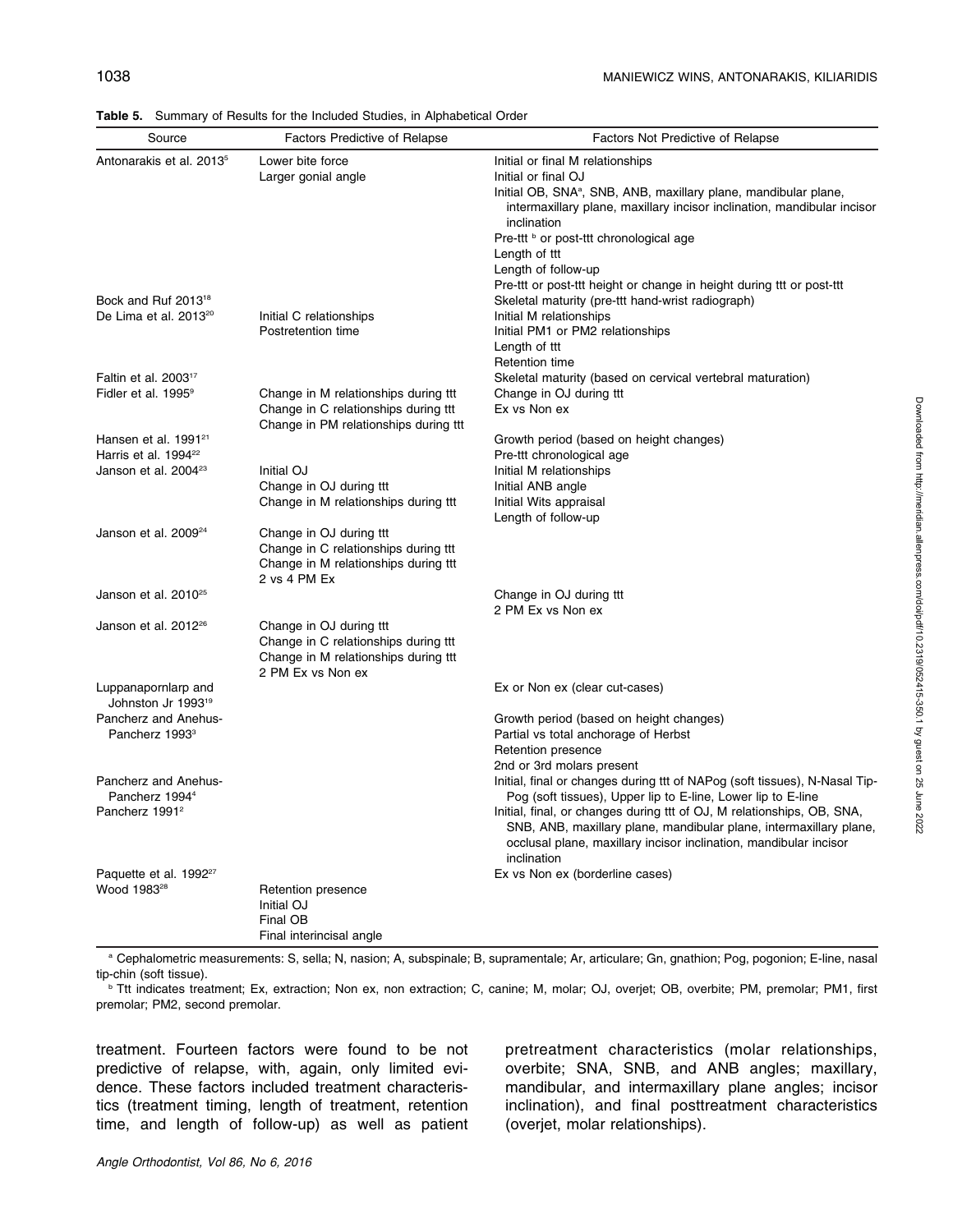#### Table 6. Evidence Level of Studied Factors

|                                              |                                     | Not a Factor Predictive |                                |  |
|----------------------------------------------|-------------------------------------|-------------------------|--------------------------------|--|
| <b>Factor Studied</b>                        | <b>Factor Predictive of Relapse</b> | of Relapse              | <b>Final Level of Evidence</b> |  |
| OJ <sup>a</sup> :                            |                                     |                         |                                |  |
| A: initial OJ                                | A: 2 level B studies                | A: 2 level B studies    | A: $4 =$ inconclusive          |  |
| B: change in OJ during ttt <sup>b</sup>      | B: 3 level B studies                | B: 3 level B studies    | $B: 4 = inconclusive$          |  |
| C: final OJ                                  |                                     | C: 3 level B studies    | $C: 3 =$ limited               |  |
| Molar class:                                 |                                     |                         |                                |  |
| A: initial M relationships                   |                                     | A: 4 level B studies    | $A: 3 =$ limited               |  |
| B: change in M relationships during ttt      | B: 4 level B studies                | B: 1 level B study      | $B: 3 =$ limited               |  |
| C: final M relationships                     |                                     | C: 2 level B studies    | $C: 3 =$ limited               |  |
| Canine relationships:                        |                                     |                         |                                |  |
| A: initial C relationships                   | A: 1 level B study                  |                         | A: $4 =$ inconclusive          |  |
| B: change in C relationships during ttt      | B: 3 level B studies                |                         | $B: 3 =$ limited               |  |
| OB:                                          |                                     |                         |                                |  |
| A: initial OB                                |                                     | A: 3 level B studies    | $A: 3 =$ limited               |  |
| B: change in OB during ttt                   |                                     | B: 1 level B studies    | $B: 4 = inconclusive$          |  |
| C: final OB                                  | C: 1 level B study                  | C: 1 level B study      | C: $4 =$ inconclusive          |  |
| SNA <sup>c</sup> and SNB:                    |                                     |                         |                                |  |
| A: initial SNA/SNB                           |                                     | A: 2 level B studies    | $A: 3 =$ limited               |  |
| B: change in SNA/SNB during ttt              |                                     | B: 1 level B study      | $B: 4 = inconclusive$          |  |
| C: final SNA/SNB                             |                                     | C: 1 level B study      | C: $4 =$ inconclusive          |  |
| ANB:                                         |                                     |                         |                                |  |
| A: large initial ANB                         |                                     | A: 3 level B studies    | $A: 3 =$ limited               |  |
| B: change in ANB during ttt                  |                                     | B: 1 level B study      | $B: 4 = inconclusive$          |  |
| C: final ANB                                 |                                     | C: 1 level B study      | $C: 4 = inconclusive$          |  |
| Mandibular plane:                            |                                     |                         |                                |  |
| A: initial mandibular plane angle            |                                     | A: 2 level B studies    | $A: 3 =$ limited               |  |
| B: large changes in mandibular plane         |                                     | B: 1 level B study      | $B: 4 = inconclusive$          |  |
| C: final mandibular plane                    |                                     | C: 1 level B study      | C: $4 =$ inconclusive          |  |
| Maxillary plane:                             |                                     |                         |                                |  |
| A: initial maxillary plane angle             |                                     | A: 2 level B studies    | $A: 3 =$ limited               |  |
| B: change in maxillary plane during ttt      |                                     | B: 1 level B study      | $B: 4 = inconclusive$          |  |
| C: final maxillary plane angle               |                                     | C: 1 level B study      | C: $4 =$ inconclusive          |  |
| Intermaxillary plane:                        |                                     |                         |                                |  |
| A: initial intermaxillary plane angle        |                                     | A: 2 level B studies    | $A: 3 =$ limited               |  |
| B: change in intermaxillary plane during ttt |                                     | B: 1 level B study      | $B: 4 = inconclusive$          |  |
| C: final intermaxillary plane angle          |                                     | C: 1 level B study      | $C: 4 = inconclusive$          |  |
| Maxillary & mandibular incisor inclination:  |                                     |                         |                                |  |
| A: initial inclination                       |                                     | A: 2 level B studies    | $A: 3 =$ limited               |  |
| B: change in inclination during ttt          |                                     | B: 1 level B study      | $B: 4 = inconclusive$          |  |
| C: final inclination                         | C: 1 level B study                  | C: 1 level B study      | C: $4 =$ inconclusive          |  |
| Treatment timing:                            |                                     | 5 level B studies       | $3 =$ limited                  |  |
| (age, height, skeletal maturity)             |                                     | 1 level C study         |                                |  |
| Length of treatment                          |                                     | 2 level B studies       | $3 =$ limited                  |  |
| Extraction vs nonextraction treatment        | 1 level B study                     | 2 level B studies       | $4 =$ inconclusive             |  |
|                                              |                                     | 2 level C studies       |                                |  |
| Retention time                               |                                     | 2 level B studies       | $3 =$ limited                  |  |
| Length of follow-up                          |                                     | 2 level B studies       | $3 =$ limited                  |  |
|                                              |                                     |                         |                                |  |

<sup>a</sup> OJ indicates overjet; OB, overbite; M, molar.

**b** Ttt indicates treatment.

<sup>c</sup> Cephalometric measurements: S indicates sella; N, nasion; A, subspinale; B, supramentale.

#### **DISCUSSION**

#### Summary of Evidence

To date, based on the currently available evidence, the implication of the studied factors is not strong enough to permit drawing convincing conclusions. The only factors that could be considered positive predictors of relapse following treatment for Class II malocclusion are large changes in molar and canine relationships during treatment, but only limited evidence supports these factors. Patient characteristics proposed to increase the risk of relapse are more severe pretreatment dental sagittal relationships (large overjet, canines and molars in a full-cusp Class II relationship) as well as large treatment changes. Either these factors were deemed inconclusive in the present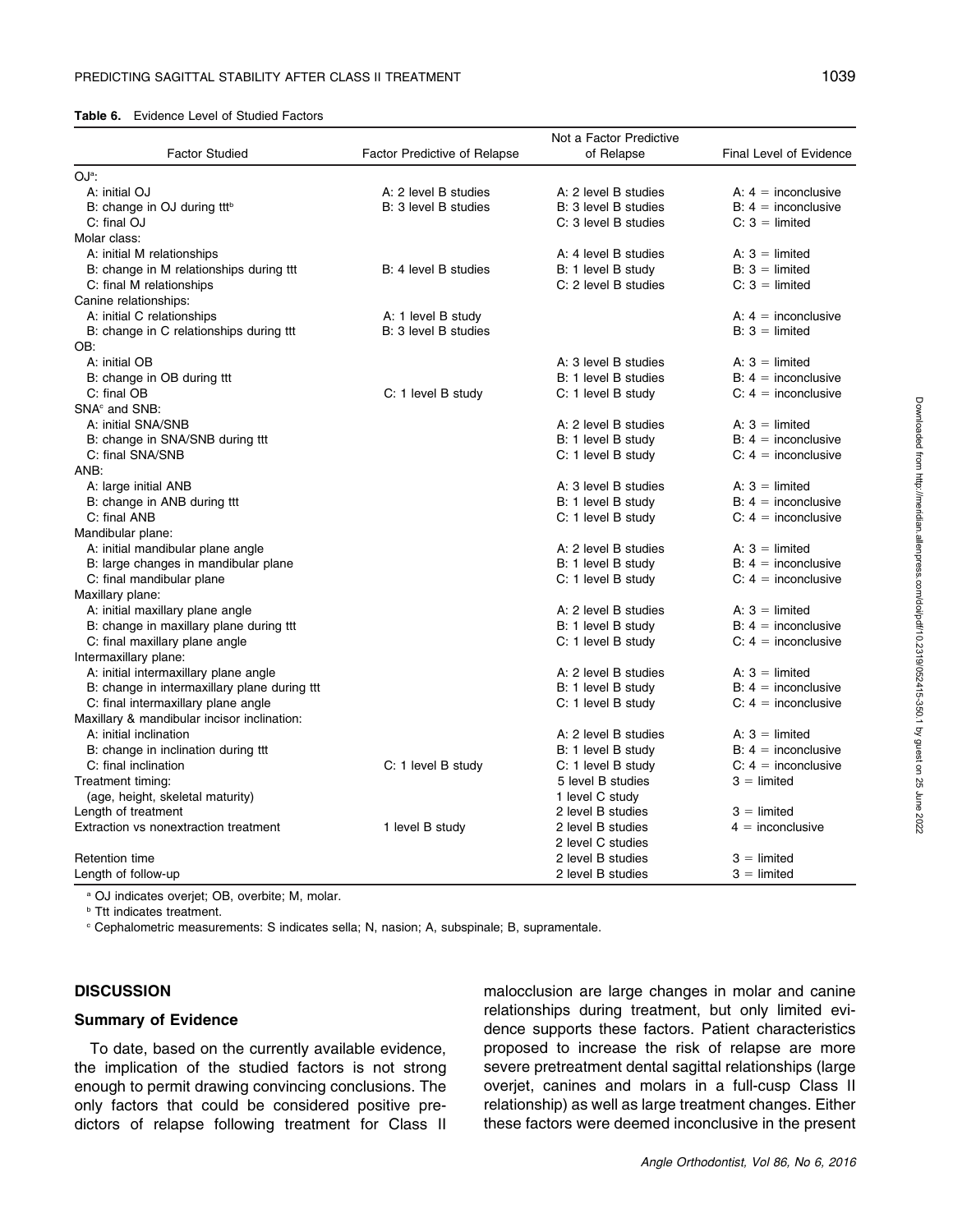study or limited evidence pointed toward the lack of an effect on relapse, except for the changes in canine and molar relationships.

There is only limited evidence that the following factors had any effect on relapse. None was found to be a factor in predicting relapse. Treatment timing was found to have no relationship with relapse, implying that treatment carried out during the postpubertal period has the same chance of relapsing as treatment carried out before or after the pubertal growth spurt. Length of treatment was also found to have no association with relapse, thus both short and long treatments were prone to a similar extent of relapse. Pretreatment overbite showed no effect on relapse, with deepbite patients exhibiting the same relapse as patients with normal or diminished overbite. Similarly, pretreatment incisor inclination showed no effect on relapse, meaning that patients with proclined incisors were no more prone to relapse than were those having retroclined incisors. Pretreatment sagittal and vertical skeletal variables also demonstrated no effect on relapse. Other factors such as extraction evinced no conclusive evidence with regard to their effect on relapse.

# Limitations

This systematic review enables us to obtain more evidence of the effect of each factor affecting relapse following Class II treatment than does any single study. However, as with many studies of this nature that deal with different studies and therefore different research methodologies, several limitations prevent the statistical pooling of data using meta-analysis.

A primary limitation to the current study derives from the quantity and quality of studies available. With objective eligibility criteria, less than 20% of the studies passing the preliminary screening could be included, therefore leaving many assessed factors aside. The present systematic review identified only a limited number of studies, with a maximum of six studies investigating any one particular factor influencing Class II treatment stability. Moreover, among the included studies, none was considered the highest level of evidence, implying a lack of good quality prospective trials. Furthermore, each of the individual studies included relatively small sample sizes with a high rate of attrition in several of the studies. This was taken into consideration when assessing the results.

Another limitation is the lack of control groups in the studies included. As mentioned before, the use of control groups is not strictly necessary when carrying out association studies and therefore not considered an exclusion criteria. The fact that some studies included both successful and unsuccessful treatments could also be considered a limitation, as this increases the heterogeneity of the results. This was not considered a necessary exclusion criterion, as the final overjet and dental relationships were factors evaluated in the studies. Another criterion is the 2 year minimum follow-up period, which can be seen as limited for a follow-up study. The choice of this minimum follow-up time was made to enable the inclusion of a larger number of articles. Moreover, the length of follow-up was included as one of the factors possibly affecting stability. The broad age range can also be considered, as it could reflect a heterogeneous collection of studies. Nevertheless, this is a necessary characteristic for studies assessing the effect of age on relapse. This was taken into account in the quality assessment of the studies, and therefore in our results.

A particular difficulty experienced during the gathering of results from the various articles was the heterogeneity in defining relapse and the ways of evaluating it. The results of the different studies are therefore sometimes difficult to compare objectively. Evaluating the quantity of relapse in the different studies was beyond the scope of this systematic review, as only the presence or absence of relapse was of interest in analyzing the influencing factors.

# Excluded Factors Possibly Influencing Sagittal Stability

Other factors possibly affecting sagittal relapse after Class II treatment may not have been uncovered in the present systematic review. This is due mainly to two problems, the first being that studies assessing these factors may not have met eligibility criteria and the second being that sufficient studies assessing a given factor were unavailable. Factors that have been insufficiently studied and for which evidence cannot, to date, enable us to draw conclusions but could affect relapse, include skeletal characteristics such as the gonial angle<sup>5</sup>; soft tissue values such as lip position<sup>4</sup>; and functional factors such as bite force,<sup>5</sup> tongue thrust, and orbicularis oris, mentalis, and anterior suprahyoid muscle activity.<sup>29,30</sup>

To obtain better evidence of the effect of certain factors on relapse, more high-quality prospective studies are needed. RCTs with adequate sample sizes, homogenous patient samples, transparent definitions of relapse, and robust methodology need to be conducted to enable researchers to conduct meta-analyses and therefore produce objective, quantifiable results in the future.